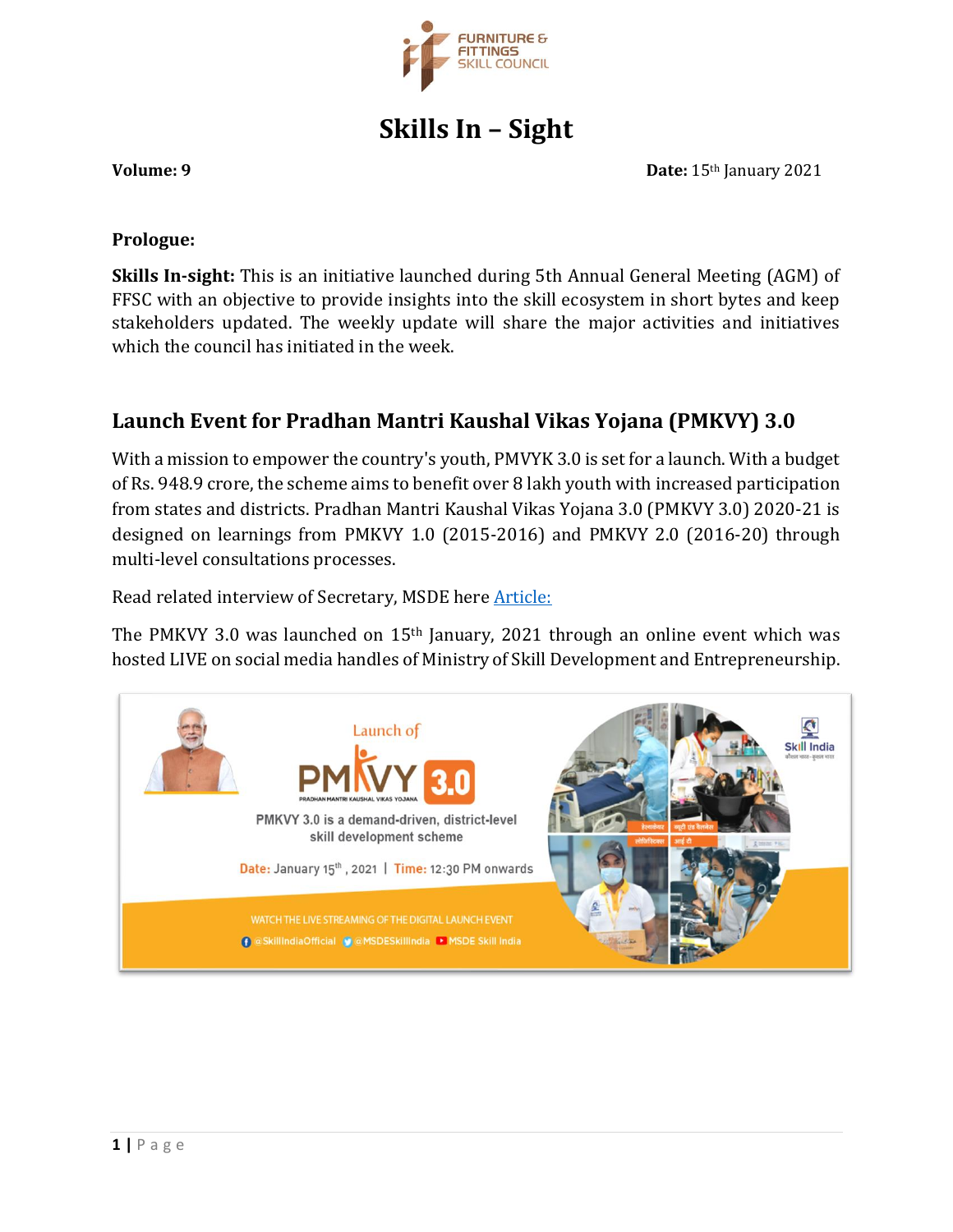

The event connected with 75 Pradhan Mantri Kaushal Kendras (PMKKs) with live interactions with the centers and students undergoing training.





FFSC Chairman (Mr. Anil Goel, Managing Director, Hettich India Pvt. Ltd.), Co-Chairman (Mr. Narsi Kularia, Managing Director, Narsi Interior Infrastructures Pvt. Ltd), COO (Mr. Rahul Mehta) attending the virtual launch of PMKVY 3.0 towards making a more sturdy Demand Driven Skill ecosystem, connected to the grass root levels with the support of District Skill Committees.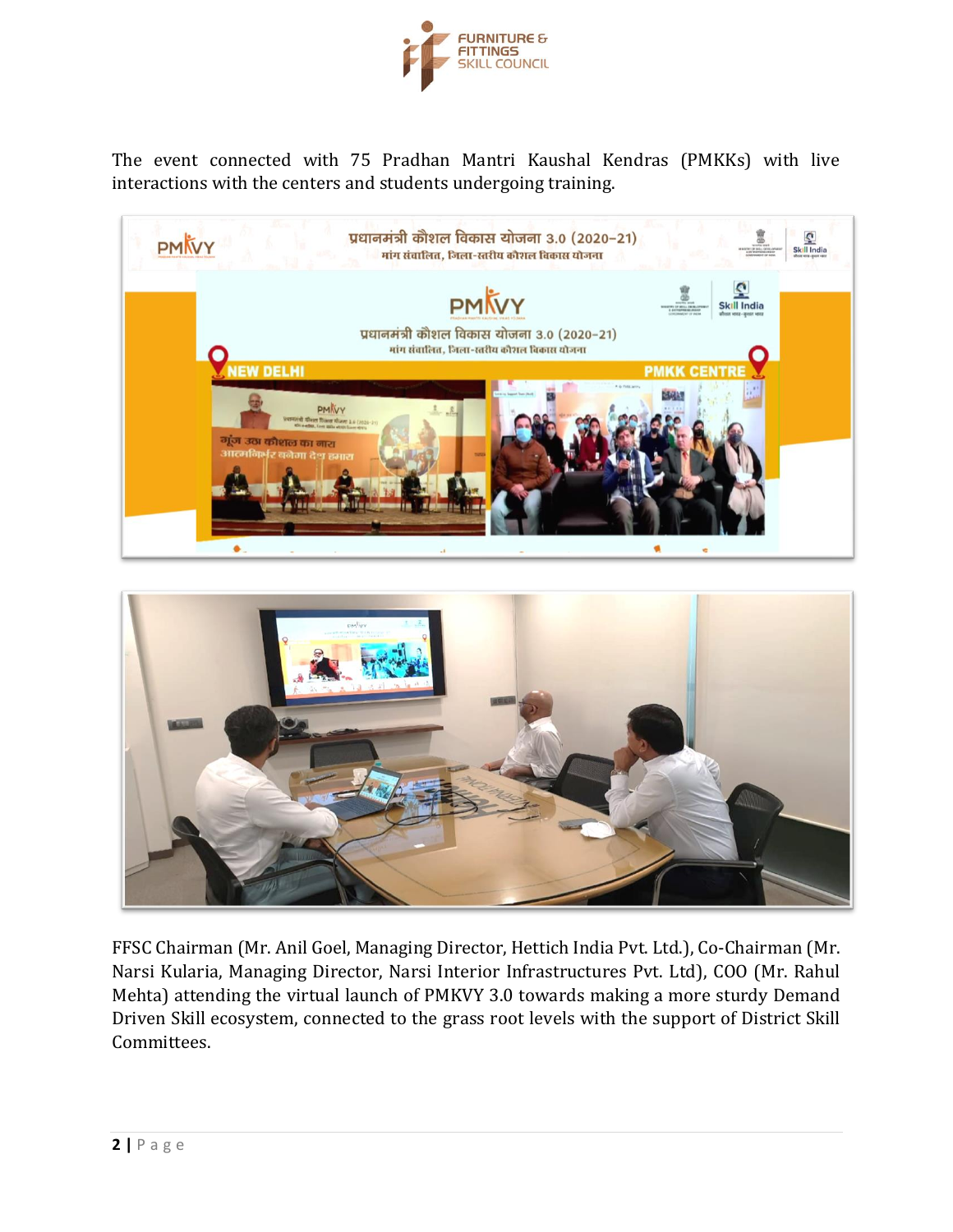

# **Skill Ambassador Campaign: Recognition of Prior Learning (RPL)**

FFSC sessions in the last phase are ongoing in various locations for **Assistant and Lead Carpenters** with participation from Industry and Academic experts who attend online via video conferencing.

FFSC Team takes the **orientation session** for the candidates by covering the introduction of the skilling ecosystem, COVID-19 protocols to be followed, soft skills, details of the PMKVY scheme its benefits and opportunities through RPL certification.

| <b>SAC RPL 1 Training</b>      |       |  |
|--------------------------------|-------|--|
| <b>Total trained this year</b> | 15219 |  |

**Location:** Katni, Madhya Pradesh



## **Projects under Ministry of Social Justice and Empowerment (MoSJE)**

**Orientation Webinar for Training Providers:** Furniture & Fitting Skill Council (FFSC) is implementing Skill Development training programs across India under Skill development initiatives of National Safai Karamcharis Finance and Development Corporation (NSKFDC), Ministry of Social Justice & Empowerment, Govt. of India.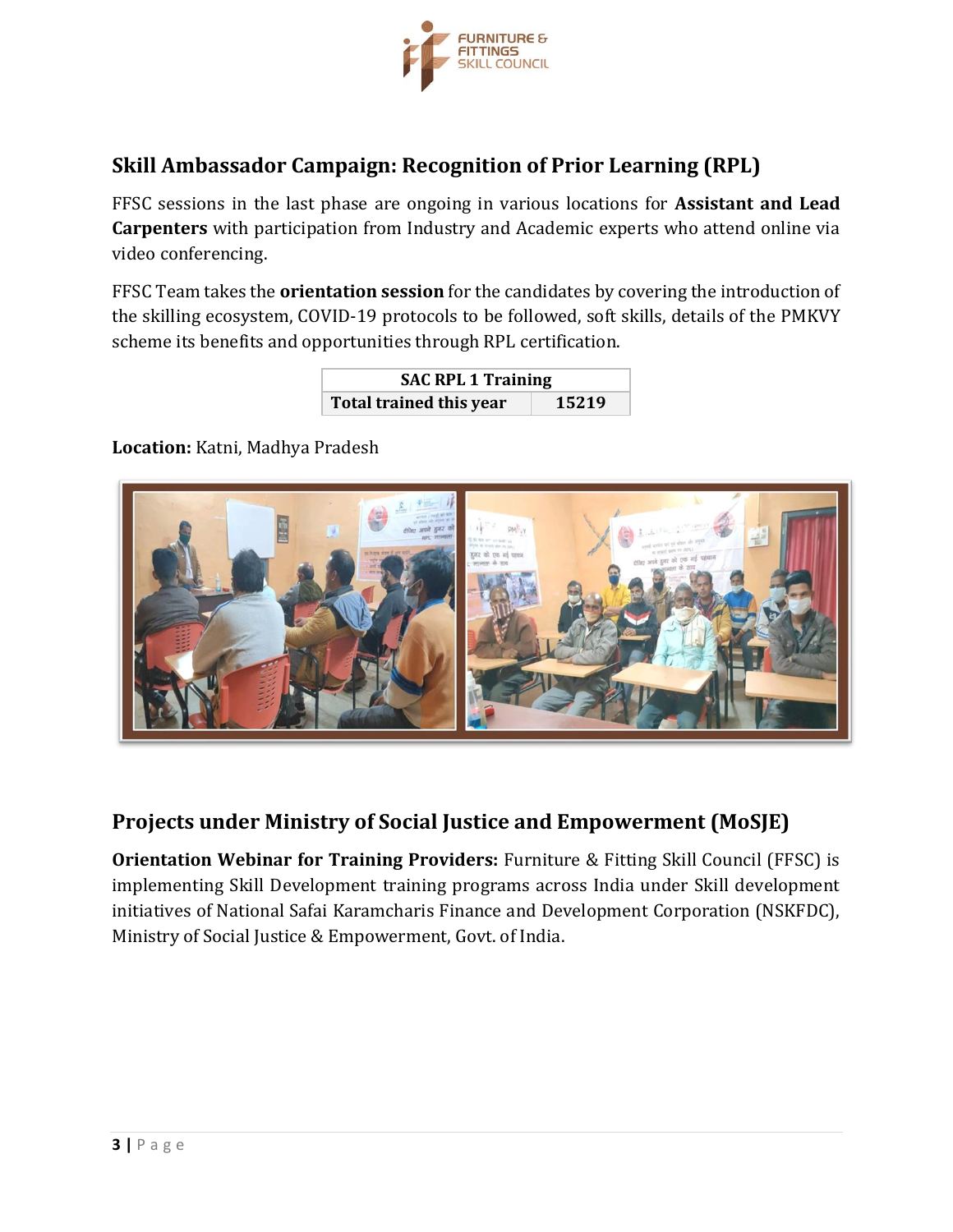

To orient the training providers of FFSC on program guidelines and documentation, four online webinars were organised by FFSC on 12<sup>th</sup> Jan 2021.

| You are presenting                                           | $2^8$                       | 11:20 AM<br>▣<br>Presentation<br>$\cdots$<br>(You)<br>You<br>S |
|--------------------------------------------------------------|-----------------------------|----------------------------------------------------------------|
| T<br>You're presenting to everyone<br><b>Stop presenting</b> | Saifullah Haque<br>P        | Saral Skills Pvt Ltd<br>М                                      |
|                                                              | <b>Project Manager</b><br>湿 | Mankeshwar Kumar                                               |
|                                                              | Khushboo Grover             | <b>III</b> HOSKILL IVNYC                                       |

## **Key points discussed:**

- Brief on scheme guideline, implementation process and expected outcomes
- Delivery of quality training and placement as both are inter-linked.
- Importance and procedure of proper documentation for program monitoring and quality assurance.
- Collection of evidences.
- Response to the queries of participants.

Program helped the training partners in development of better understanding of program, procedure and expected outcomes.

**Industry Orientation session**: An Online Industry Orientation session was conducted by Mr. Anil Mathur, Narsi Interiors Infrastructure Pvt Ltd, Mumbai on 13/01/2021

Candidates from the following training batches joined the session:

- 1. STT candidates of NSKFDC scheme 2021\_Jhalawar\_Rajasthan
- 2. RPL candidates of NBCFDC scheme 2021 West Sikim Sikim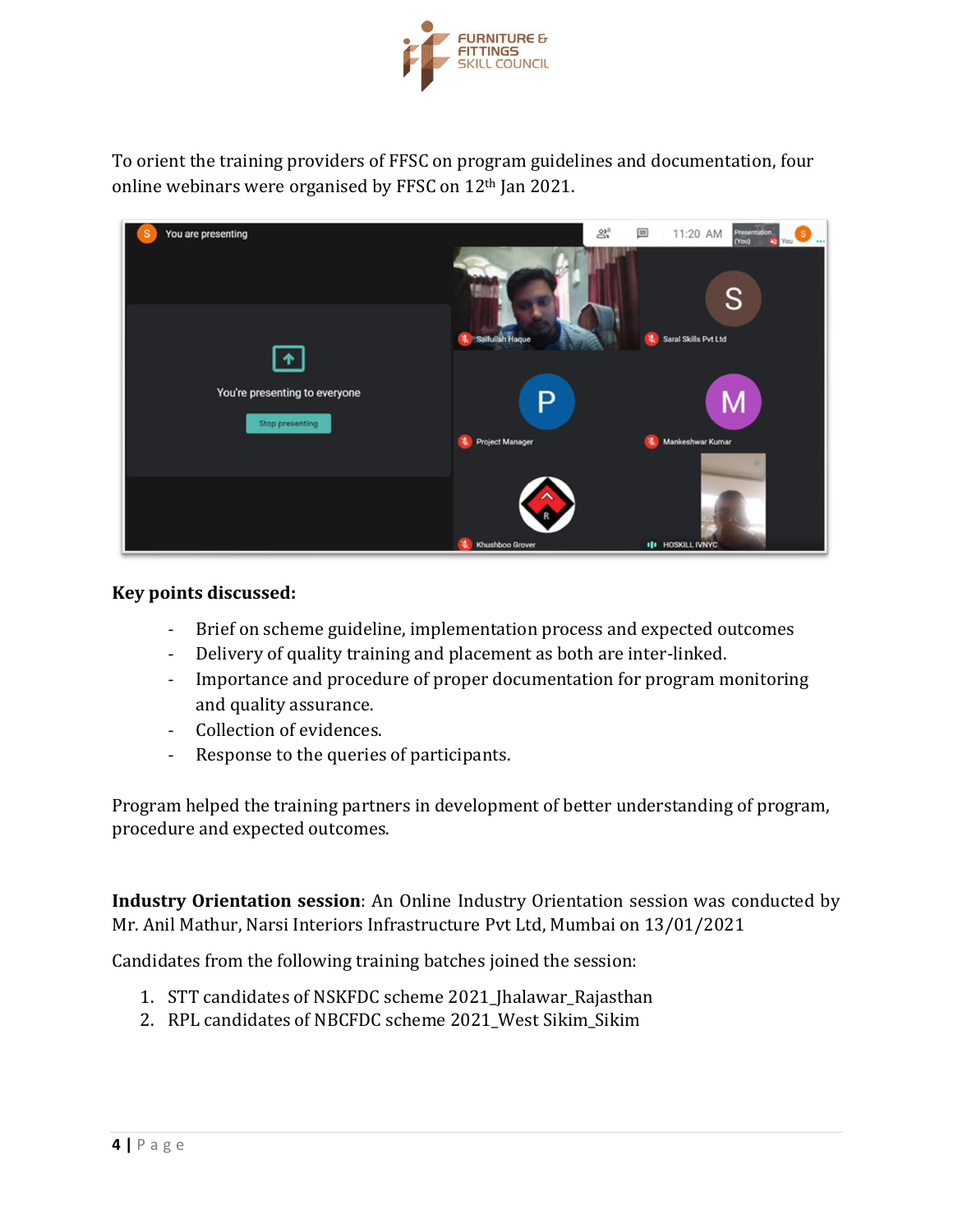



The candidates were briefed by Mr. Mathur about the importance of safety measures in the carpentry work. He emphasized safety measures prevent unnecessary illness or injuries at the workplace.



The candidates should be aware about the safety practices at workplace and they should also follow the safety measures to prevent any kind of injuries at workplace. Various safety equipment was also discussed during this meeting.